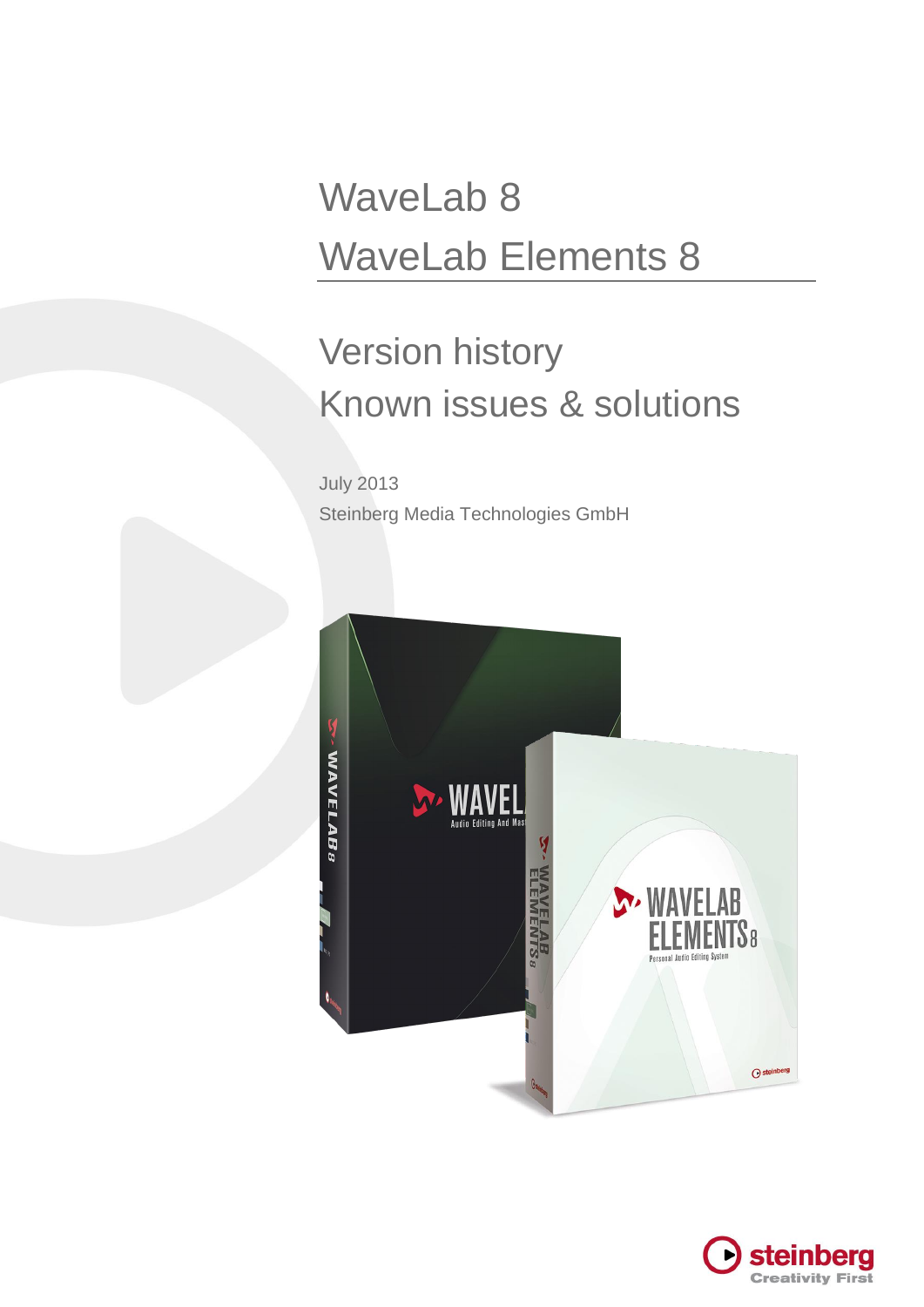

## Table of contents

#### **Credit notice:**

Steinberg, WaveLab, ASIO and VST are registered trademarks of Steinberg Media Technologies GmbH. VST Sound is a trademark of Steinberg Media Technologies GmbH. MBIT+ is a trademark of iZotope Inc. Windows is a registered trademark of Microsoft Corporation in the United States and other countries. Macintosh, Mac and Mac OS are trademarks of Apple Inc., registered in the U.S. and other countries. All other product and company names are ™ and ® of their respective holders. All rights reserved. All specifications are subject to change without notice. Made in Germany. © 2013 Steinberg Media Technologies GmbH.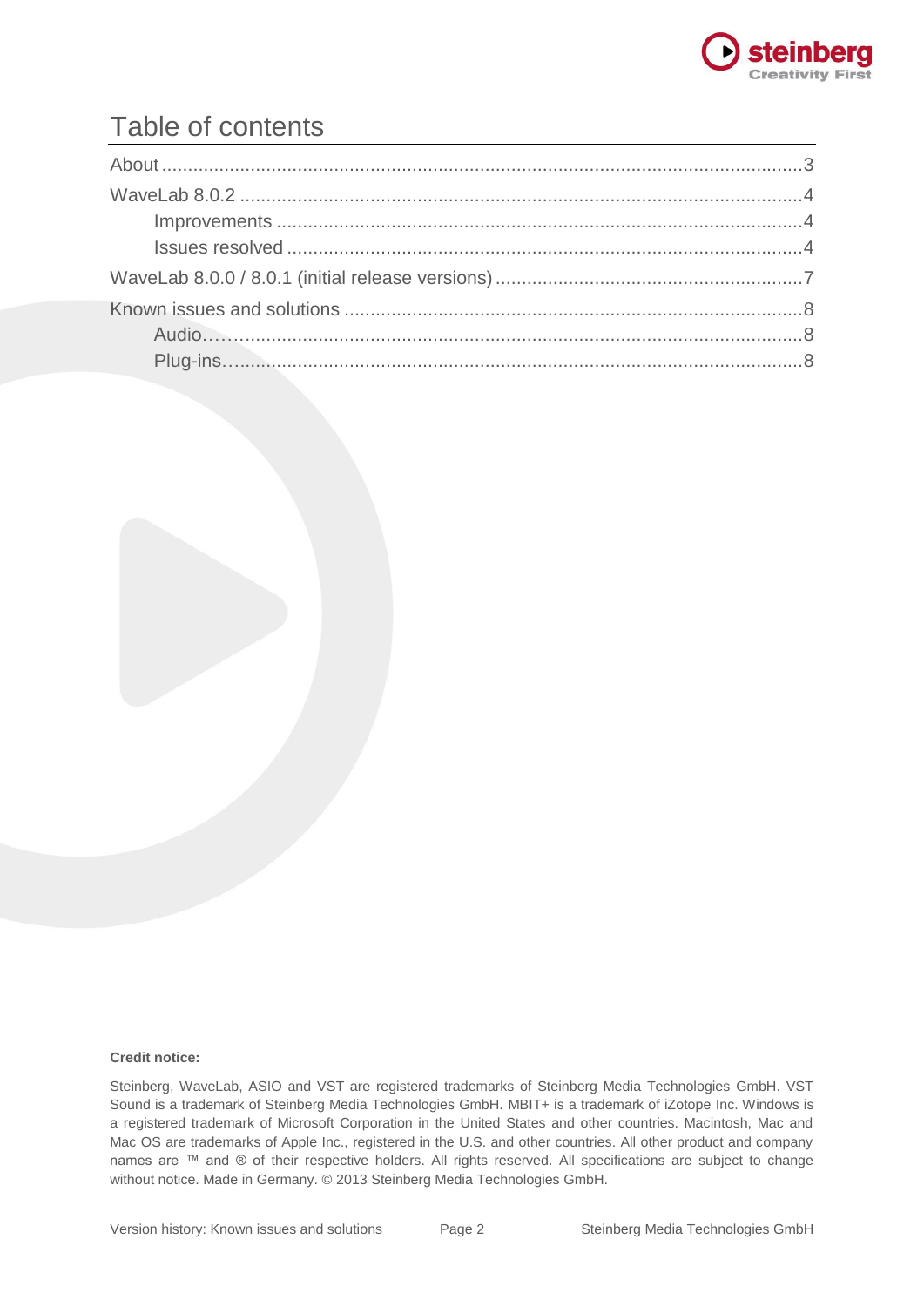

### **Congratulations and thank you for using WaveLab!**

This document lists all update changes, fixes and improvements as well as known issues and solutions for the WaveLab product family.

Please note that the known issues and solutions section contains issues that might concern specific WaveLab versions only. Please make sure to read through this section before contacting Steinberg support.

Enjoy using WaveLab!

Your Steinberg team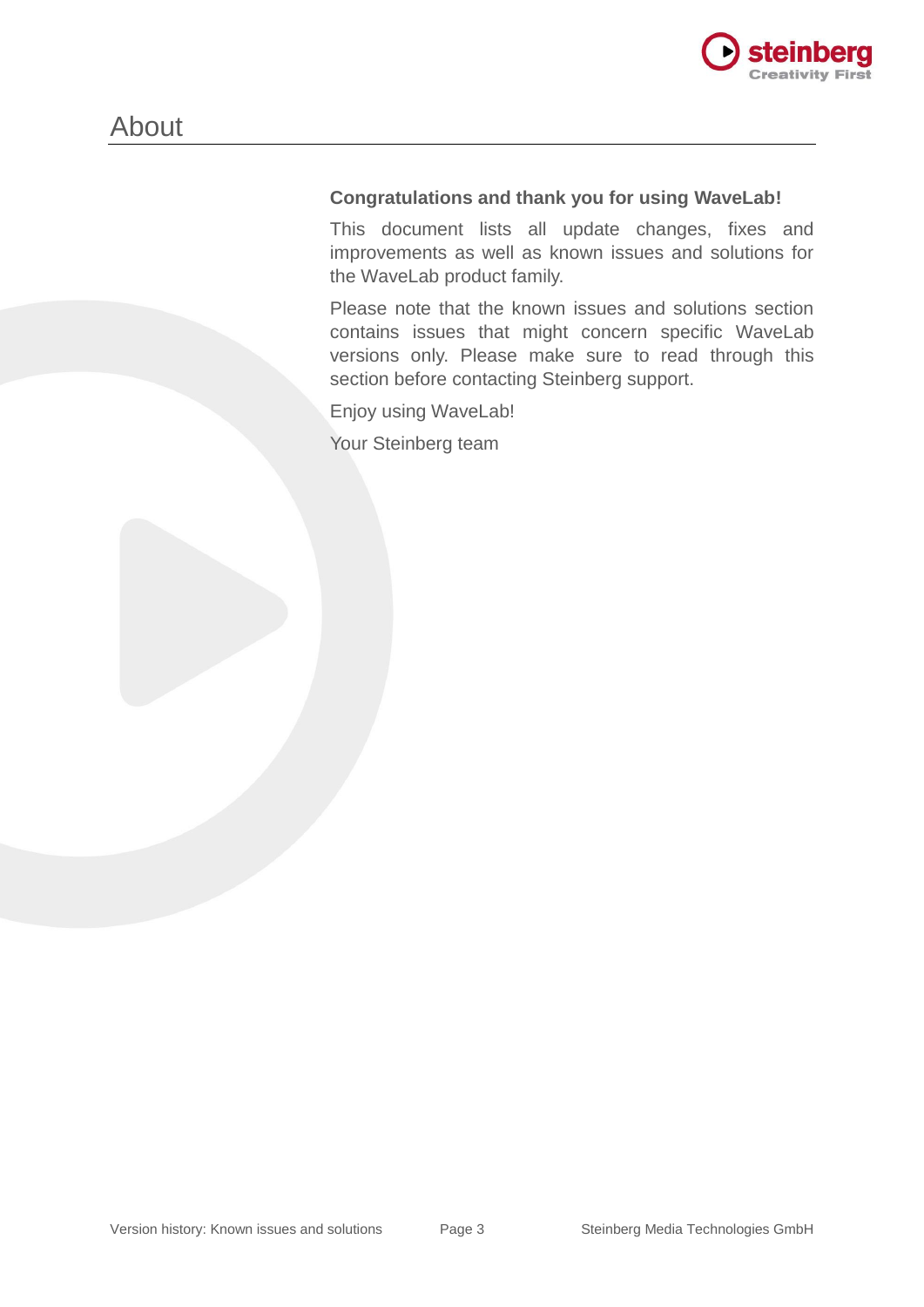

This version contains all improvements from previous maintenance releases as well as the following improvements and issue resolutions.

### Improvements

This maintenance update introduces the following improvements:

- Several optimizations under Mac OS X 64-bit have been included.
- The PDF manuals are now automatically installed into the WaveLab root directory for easy access. The new shortcut entry in the Help menu opens the PDF manual in the language specified in the global language preferences of WaveLab.
- The Record dialog now includes a "Stays on top" option.
- The Crystal Resampler plug-in now supports 24 kHz and 12 kHz sample rates.
- To avoid recordings with wrong sample rates, the alert message: "The recording destination has a different sample rate: this is not allowed" has been included.

#### Issues resolved

The following table lists all issues that have been resolved in this version.

| ID#           | <b>Issue</b>                                                                                                                                                                   |  |  |  |  |  |
|---------------|--------------------------------------------------------------------------------------------------------------------------------------------------------------------------------|--|--|--|--|--|
| $B-37$        | <b>WINDOW LAYOUT:</b> The layout for 3840x1080 pixels is now stored<br>correctly.                                                                                              |  |  |  |  |  |
| $B-223$       | <b>CONTROL PANEL:</b> The control panel now opens correctly even if the<br>sample rate of the audio streaming driver and the settings of the WaveLab<br>project are different. |  |  |  |  |  |
| <b>B-1316</b> | <b>CD:</b> The CD tab's option menu is now displayed correctly.                                                                                                                |  |  |  |  |  |
| <b>B-298</b>  | <b>CD:</b> The "Import audio CD tracks" window now opens correctly when<br>right-clicking the track list.                                                                      |  |  |  |  |  |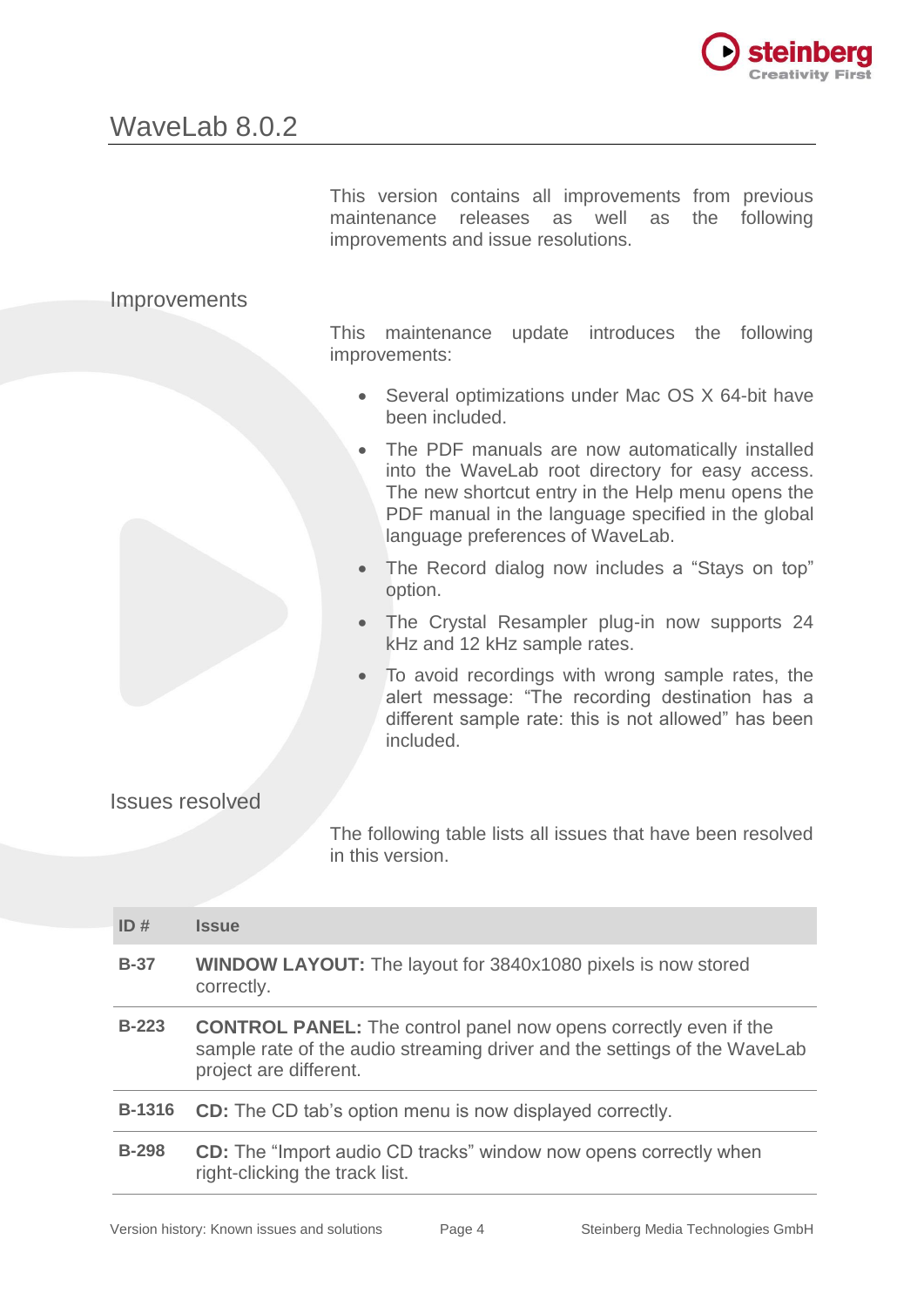

| <b>B-1508 AUDIO MONTAGE:</b> Closing the Audio Montage preferences dialog no |  |  |  |
|------------------------------------------------------------------------------|--|--|--|
| longer leads to program instability.                                         |  |  |  |

- **B-218 AUDIO MONTAGE:** Dragging a clip range selection from the Audio Montage workspace to the Audio File workspace no longer opens the whole file.
- **B-325 AUDIO MONTAGE:** When using CTRL+L for zooming, the focused track in the Audio Montage remains visible.
- **B-405 TRACK:** Mono tracks in WaveLab can now be named.
- **B-560 HELP:** The "What's this" help function remains visible when switching between workspaces.
- **B-883 FILE:** Renaming of an unsaved file no longer adds the number "2" to the file name.
- **B-1568 PLUG-INS:** The user interface of CurveEQ is now displayed properly on reopen (Mac only).
- **B-1531 PLUG-INS:** Plug-in windows now move correctly together with the Master Section window when "Plug-in windows move with this window" is enabled.
- **B-1504 PLUG-INS:** The user interface of the Dither plug-in remains visible in plug-in chain mode (WaveLab Elements 8 only).
- **B-1501 PLUG-INS:** Abbey Road plug-ins now work correctly within WaveLab 8 (exception: Brilliance Pack).
- **B-1498 PLUG-INS:** When creating an I-clip from an external montage and import it to an existing montage, the I-clip name and the envelope are no longer ignored.
- **B-340 PLUG-INS:** The Renovator plug-in no longer leads to program instabilities.
- **B-1318 PLUG-INS:** An issue with CurveEQ's spectrum capture function has been resolved.
- **B-22 ANALYSIS:** The upper value for left and right channels is now displayed correctly in the Spectrum display frequency ruler (default zoom state).
- **B-1377 ANALYSIS:** Drawing issues in the Wavescope analysis tool have been resolved.
- **B-1420 NETWORK:** Updating a SuperClip on a network location no longer renders WaveLab unresponsive.
- **B-1496 EXPORT:** Render dialog (export menu) now positions correctly.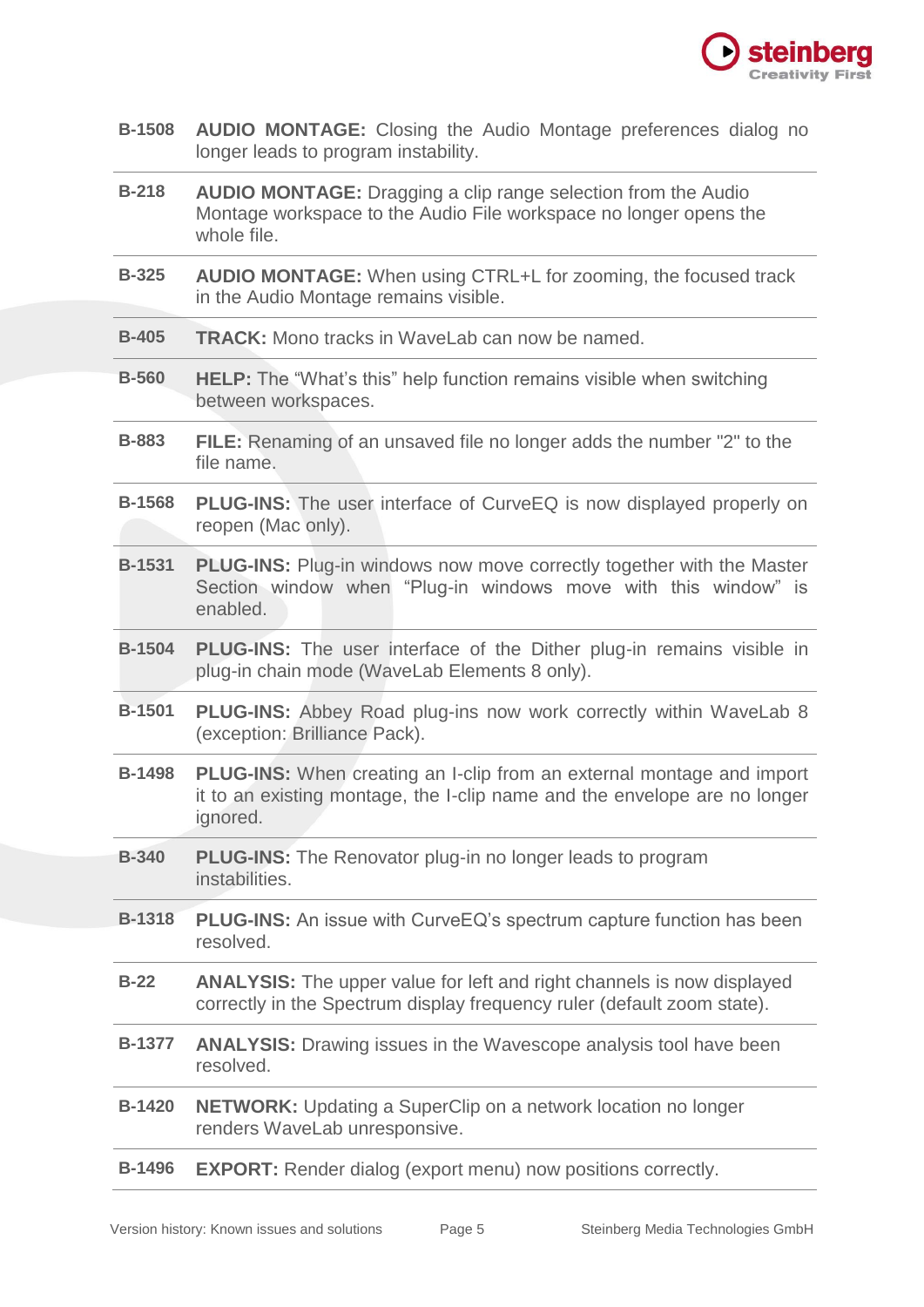

- **B-1497 RECORDING:** Recording in WaveLab with a different sample rate to the connected audio hardware no longer leads to program instability.
- **B-1333 META-DATA:** Rendered audio files within the batch processor now include ID3v2 information at all times.
- **B-1512 META-DATA:** It is now possible to set the "Genre" entry to "blank/unassigned" within the ID3v1 tag.
- **B-1513 RENDERING:** Rendering audio files when the Audio Input plug-in is applied now works as expected.
- **B-1515 METERING:** The Loudness Metering is no longer excluded from the global "Show/Hide floating meters" option.
- **B-1518 GLOBAL:** Closing the Pitch Shift dialog no longer renders the program unstable.
- **B-1523 MASTER SECTION:** Moving plug-ins within the Master Section no longer leads to graphical issues.
- **B-1524 MASTER SECTION:** Reordering slots within the Master Section via dragand-drop is now possible when Master Section is in floating mode (not docked into workspace).
- **B-1529 FORMATS:** Creating an Ogg Vorbis file no longer leads to program instability.
- **B-1080 WORKSPACE:** Saving a global workspace with "Save as" no longer renders the program unstable.
- **B-1530 WORKSPACE:** In the Master Plug-in section of the Audio Montage workspace certain plug-ins no longer produce distortion due to latency issues.
- **B-1534 WORKSPACE:** Adding files to "Basic audio CD window" is now possible even if the window is not docked within the workspace.
- **B-1570 EDITING:** The auto-split function "Create audio montage and add clips to it" now works correctly.
- **B-1585 EDITING:** Changing markers is now reflected in the marker list.
- **B-1586 EDITING:** The clip list is now updated correctly when a clip is moved/resized.
- **B-1588 EDITING:** Resizing a range selection now works as expected.
- **B-1589 MIXDOWN:** Markers are now considered when creating mixdowns of mono and stereo files.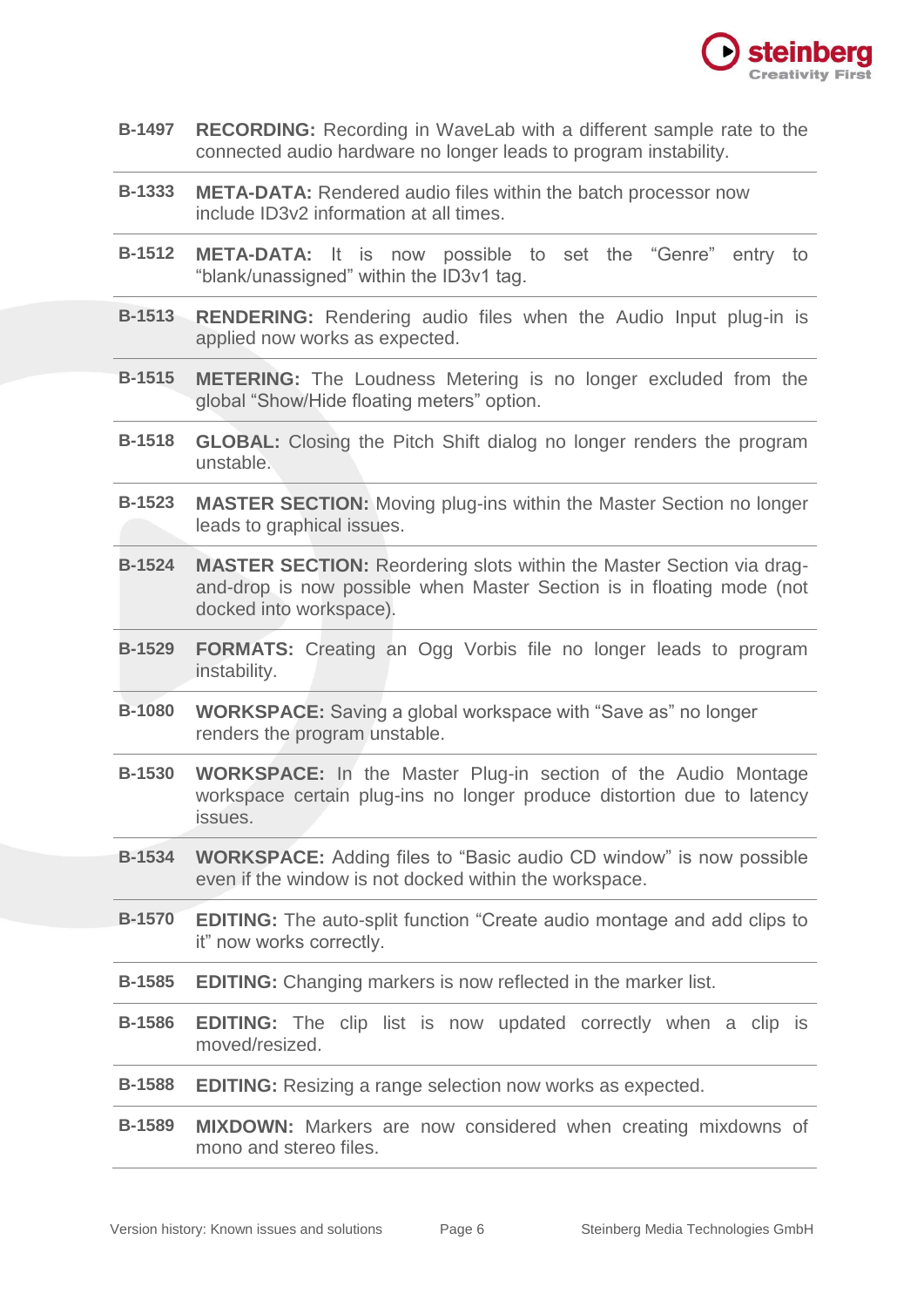

# WaveLab 8.0.0 / 8.0.1 (initial release versions)